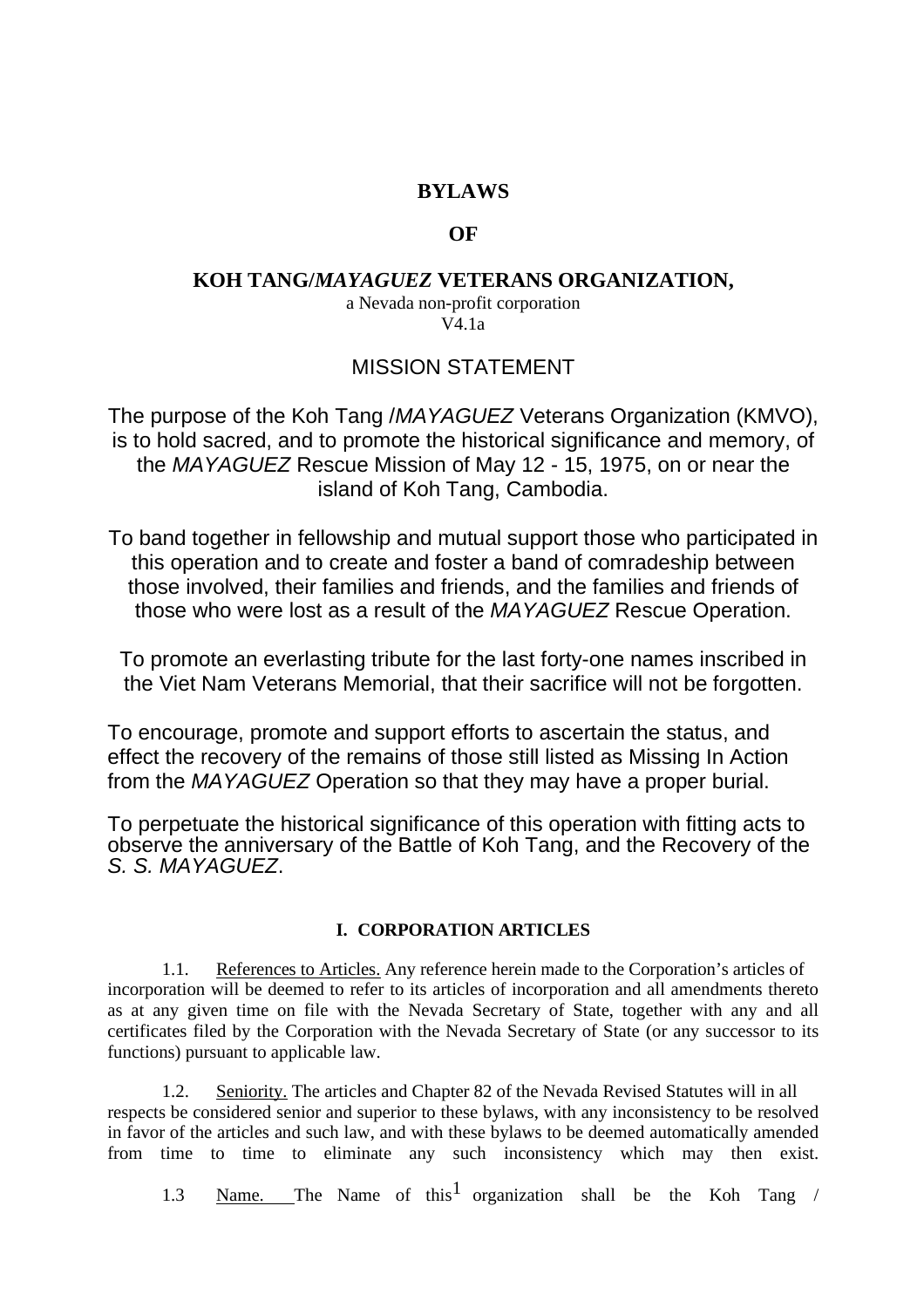*MAYAGUEZ* Veterans Organization. Hereinafter; it may be referred to in these articles as KMVO.

### **II. CORPORATION OFFICES**

2.1. Offices. The Corporation may have such offices, either within or without the State of Nevada, as the Corporation's board of directors (the "Board of Directors") may designate or as the business of the Corporation may require from time to time.

2.2. Change of Registered Agent. The Board of Directors may change the Corporation's registered agent from time to time by filing a statement with the Nevada Secretary of State pursuant to applicable law.

#### **III. MEMBERS**

3.1 Membership. The members of the Corporation (each a "Member", and collectively, the "Membership") shall be comprised of those who participated in or supported the Mayaguez Rescue Mission of May 12 – 15, 1975, on or near the island of Koh Tang, Cambodia, and their families. At all times, at least seventy-five percent (75%) of the Members must be present or former members of the U.S. Armed Forces, and at least ninety-seven and one-half percent (97.5%) must be present or former members of the U.S. Armed Forces or spouses, widows widowers, ancestors or lineal descendants of members of the U.S. Armed Forces. The affairs of the Corporation shall be administered by the Board of Directors.

3.2 Membership: There shall be five (5) categories of membership which are individually defined as follows:

- A. **Charter** Member: Verified Koh Tang Veterans, anyone who stepped foot on, sailed around, or flew over Koh Tang or the *SS Mayaguez* in support of the *MAYAGUEZ* Recovery Operation. He shall be verified by the KMVO database OR member supplied copy of his DD 214/215.
- B. **Regular** Member: Individuals who do not qualify for Charter Membership however were involved in the mission on a "Support basis". i.e.: *U.S.S.CORAL SEA*, resupply ships, relay stations, aircraft maintenance/support personnel in Thailand, or on Okinawa, Japan.
- C. **Family** Members: Spouses/Parents/Siblings of alive or deceased personnel eligible for membership.
- D. **Associate** Member: an individual not otherwise eligible but is a Veteran. An individual in this category must be sponsored by a member in good standing and presented to the Board of Directors for consideration. If, in the opinion of the Board (certified by a majority vote of the Board), the candidate has a true interest in supporting KMVO and its goals, the candidate will be accepted as an Associate Member
- E. **Honorary** Member. From time to time, when deemed appropriate, the BOD by majority vote, may extend the award of an Honorary Membership in the KMVO to an individual who has made a significant or extraordinary contribution to the betterment of the KMVO. Honorary members may not vote or run for office. Non US Armed Forces Honorary members, may not exceed 2.5% of membership totals.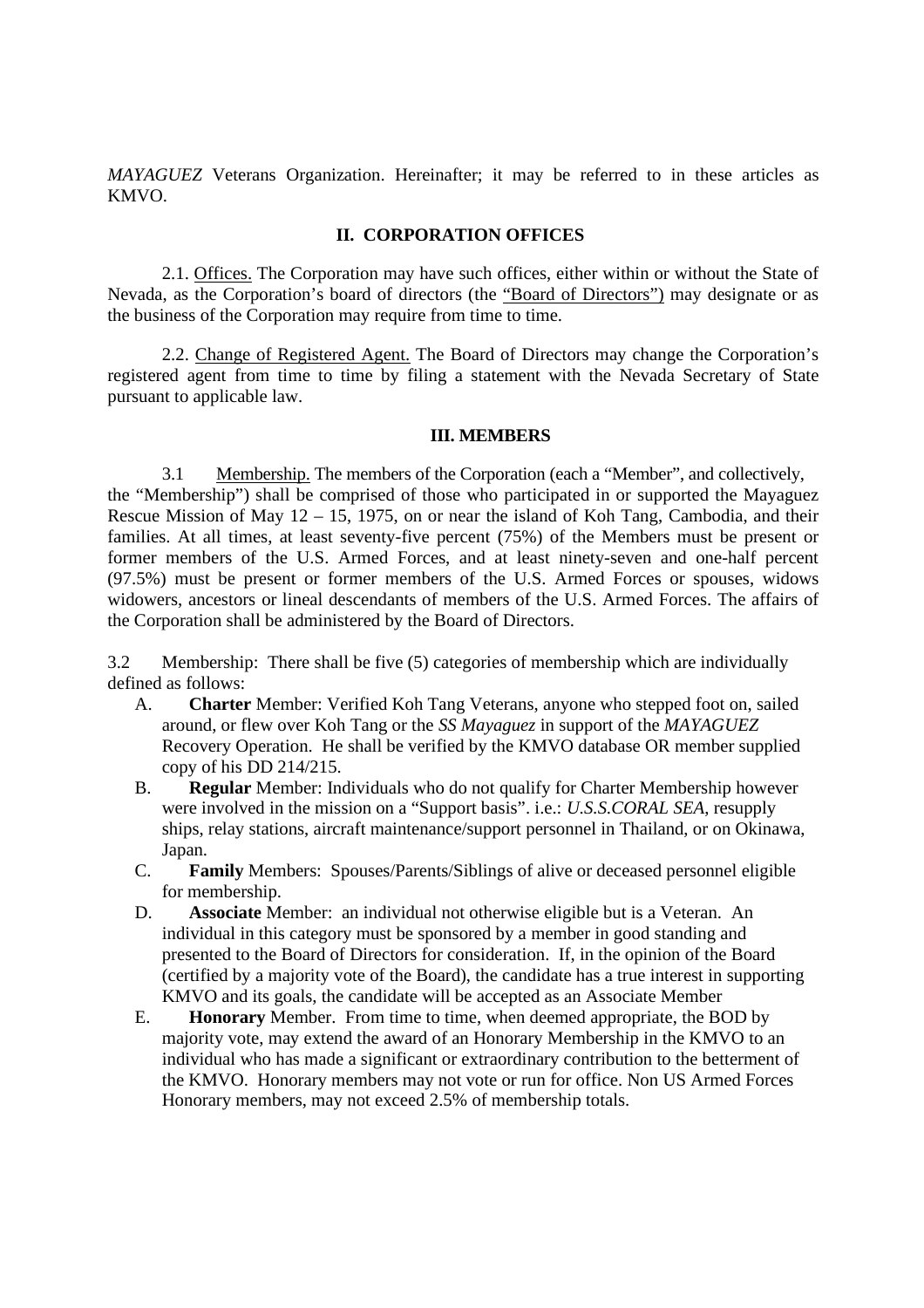**3.3** Rights of Members: Members in good standing of any category shall have the right to participate in any and all KMVO activities. Only dues paying Charter or Regular Members in good standing shall have the right to vote.

- A. Discipline. The Board of Directors is empowered to drop from membership any member who by a two thirds majority vote of the total membership of the Board of Directors is considered to be a discredit to KMVO. Members dropped under this provision are not entitled to a refund of their dues. An individual who has been dropped as a member may reapply for membership after one calendar year from the date of dismissal by submitting a letter to the BOD and be reinstated if approved by a two thirds majority vote of the BOD.
- B. The Board of Directors my majority vote are hereby authorized to establish other qualifications for regular memberships as it deems appropriate from time to time in order to fulfill the purposes of the KMVO.
- C. The Board of Directors my majority vote shall have the authority to waive the dues of any individual in cases of whatever extenuating circumstances deemed appropriate at the time.
- D. DUES: Annual dues will be established by the Directors and approved by majority vote by the general membership in attendance at the biennial meeting.
- E. Annual dues \$0.00 per year. Payable by May  $1<sup>st</sup>$  each year. Any member not paying dues by May  $1<sup>st</sup>$  is considered to be in arrears. Lifetime dues are the sum of Ten (10) times the annual dues.

### **IV. BOARD OF DIRECTORS**

4.1. Board Membership. The Board of Directors shall be comprised of not less than five (5) and not more than nine (9) members (each such member, a "Director"). Each Director's term of office shall be two (2) years. A Director may serve unlimited terms. The directors shall be elected by the Members. The Board of Directors shall have general powers to manage and direct the activities of the KMVO. The Board shall consist of; President, Vice-President, Secretary, Treasurer, Quartermaster/Store Keeper, Immediate Past President, and three Directors at large. All are elected by membership except Treasurer and Store Keeper who are appointed by the President and approved by a majority vote of the Board of Directors.

4.3 Regular Meetings. A regular annual meeting of the Board of Directors is to be held at such place and time as a majority vote of the Board of Directors shall determine. Additional regular meetings may be held at regular intervals at such places and at such times a majority vote of as the Board of Directors may determine.

4.4 Special Meetings. Special meetings of the Board of Directors may be held whenever and wherever called for by the President or the number of Directors that would be required to constitute a quorum.

4.5 Notices. No notice need be given of regular meetings of the Board of Directors. Written notice of the time and place (but not necessarily the purpose or all of the purposes) of any special meeting will be given to each Director in person or via mail, electronic mail or facsimile addressed to him or her at his or her latest address or facsimile number appearing on the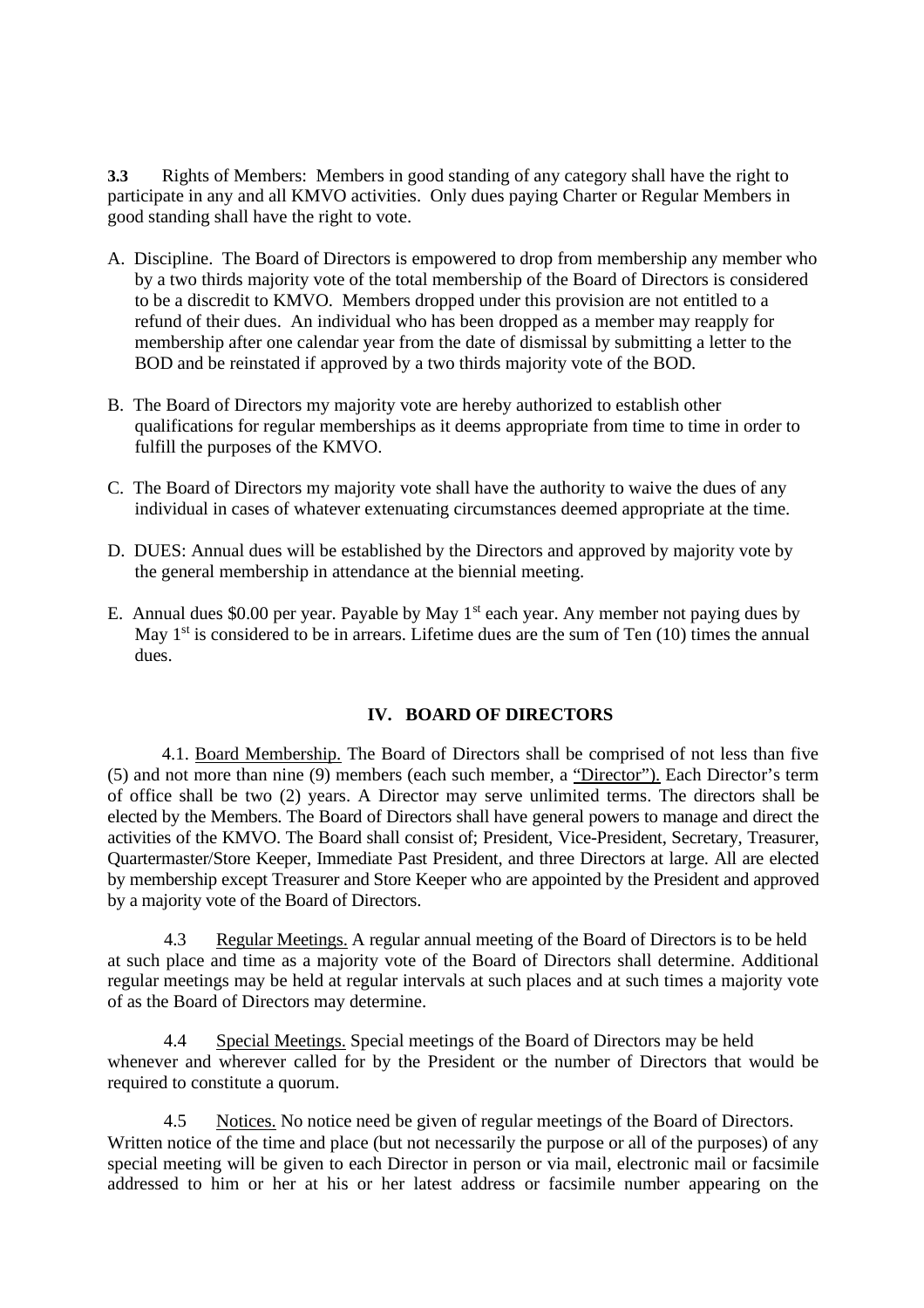Corporation's records. Notice to any Director of any such special meeting will be deemed given sufficiently in advance when (i) if given by the United States Postal Service, the same is deposited in the mail, with first class or airmail postage prepaid, at least five (5) days before the meeting date, (ii) if personally delivered or delivered by electronic mail, the same is transmitted at least two (2) days before the meeting date, or (iii) if given by facsimile, the same is transmitted and electronic confirmation of successful transmission is received at least two (2) days prior to the convening of the meeting. Any Director may waive call or notice of any meeting (and any adjournment thereof) at any time before, during, or after it is held. Attendance of a Director at any meeting will automatically evidence his or her waiver of call and notice of such meeting (and any adjournment thereof) unless he or she is attending the meeting for the express purpose of objecting to the transaction of business because the meeting has not been properly called or noticed. Any meeting, once properly called and noticed (or as to which call and notice have been waived as aforesaid) and at which a quorum is formed, may be adjourned to another time and place by a majority of those in attendance.

4.6 Quorum. A quorum for the transaction of business at any meeting or adjourned meeting of the Board of Directors will consist of a majority of those then in office. Board members may participate electronically via telephone, video conference, etc. and be considered present.

4.7 Voting. Any matter, with the exception of a proposed bylaw change, submitted to a meeting of the Board of Directors may be resolved by a majority of the votes cast thereon. In the case of equality of votes, the Chairman of the meeting will have an additional or deciding vote.

4.8 Committees. The Board of Directors, from time to time, by resolution adopted by a majority of the entire Board, may appoint other standing or temporary committees, and vest such committees with such powers as the Board may include in its resolution; provided, however that such committees shall be restricted in their authority as follows. A committee shall not have the authority of the Board of Directors in reference to the following matters: (i) the filling of vacancies on the Board of Directors or in any committee of the Board of Directors, and (ii) the amendment or repeal of the articles or the bylaws, or the adoption of new articles or bylaws. A member of any committee may be removed, with or without cause, by the Board of Directors. In the event any vacancy occurs in a committee, it shall be filled by the Board of Directors. Unless otherwise specifically required pursuant to a resolution adopted by a majority of the entire Board, a member of a committee need not be a Director of the Corporation.

4.9 Presumption of Assent. A Director of the Corporation who is present at a meeting of the Board of Directors or of any committee at which action is taken on any matter will be presumed to have assented to the action taken unless his or her dissent or abstention is entered in the minutes of the meeting or unless he or she files a written dissent or abstention to such action with the person acting as secretary of the meeting before the adjournment thereof. A right to dissent will not be available to a Director who voted in favor of the action.

4.10 Compensation. No Director shall receive or be entitled to receive any compensation from the Corporation by reason of serving on the Board of Directors of the KMVO. Notwithstanding the foregoing, a Director may be reimbursed for reasonable expenses, if any, incurred by the Director on behalf of the KMVO.

4.11 Action by Directors Without a<sub>3</sub> Meeting. Any action required or permitted to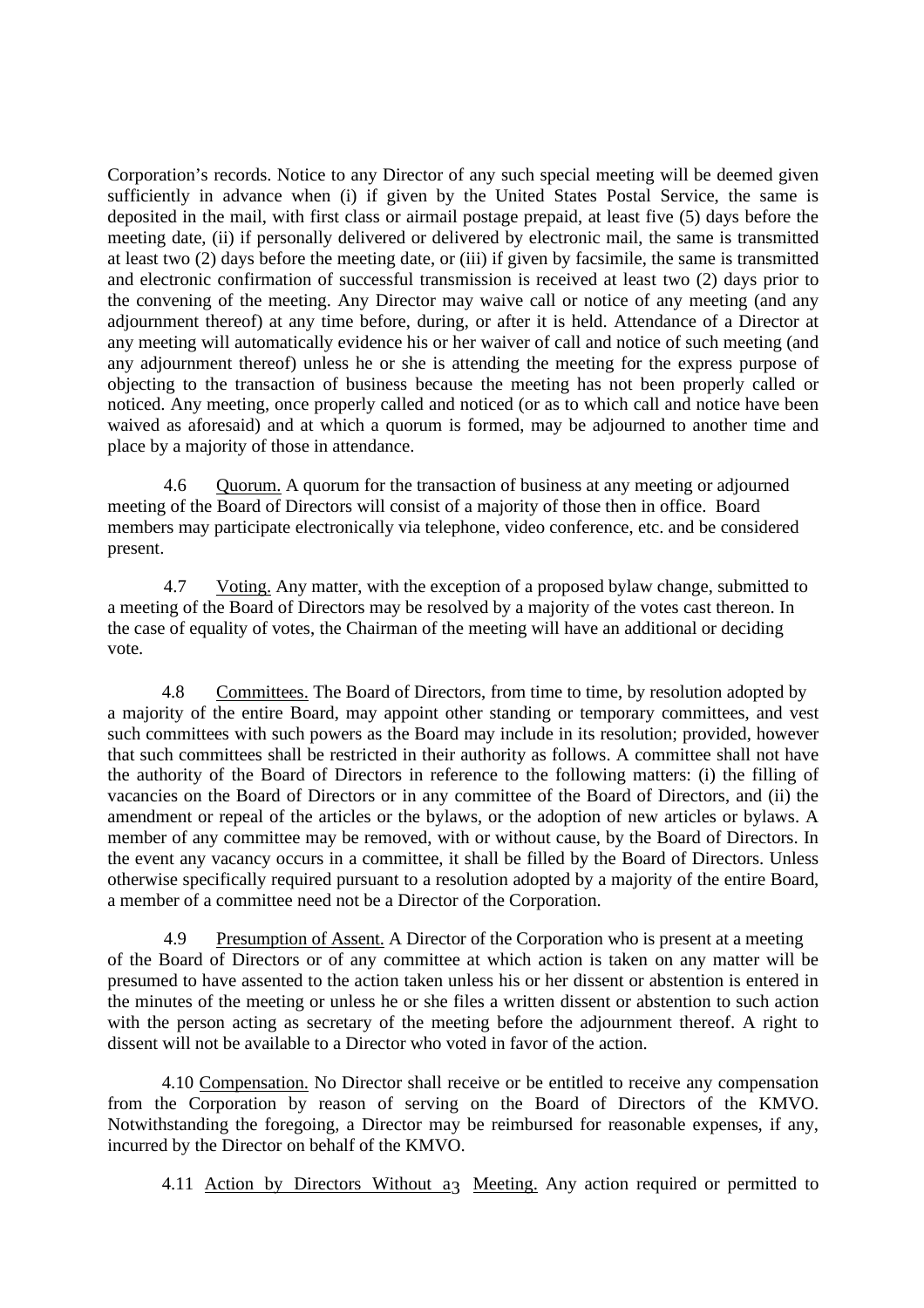be taken at a meeting of the Board of Directors or of any committee thereof may be taken without a meeting if all Directors or committee members, as the case may be, consent thereto in writing. Such consent shall have the same effect as a unanimous vote of the Directors or committee members of the KMVO at a meeting duly called and noticed.

4.12 Meetings by Conference Telephone. Any member of the Board of Directors or a committee thereof may participate in any meeting of the Board or such committee by means of a conference telephone or similar communication equipment whereby all members participating in such meeting can hear one another. Such participation shall constitute attendance in person, unless otherwise stated as provided in Section 4.5 above.

4.13 Removal From the Board of Directors. Upon application to the directors by any member and after a majority vote of the directors, any board member may be removed for cause by a majority vote of the BOD.

Causes include, but are not limited to:

a) Three consecutive un-excused absences as deemed by the Directors with regard to Board of Directors meetings.

b) Financial irresponsibility concerning KMVO funds.

b) Engaging in activities contrary to the goals and purposes of the KMVO as outlined in the by-laws.

4.14 Fund raising activities undertaken by the KMVO must be authorized and approved by the Board of Directors.

## **V - - MEETINGS OF MEMBERS**

**5.1** Regular meetings of the members shall be held biennially on such date as shall be determined by the Board of Directors and announced to the individual members.

**5.2** When The biennial meetings of the KMVO shall be held in the month of May, beginning with the year 2010, on a date and at a time and place determined by the BOD for the purpose of electing and installing officers and transaction of such other business as may properly come before the meeting.

**5.3** Special meetings of the members may be called at any time by the President, and shall be called by the President or Secretary at the request of a majority of the BOD.

**5.4** Where All meetings of members shall be held at such a place as the BOD may select and designate in the notice of such meeting.

**5.5** Notice of the biennial or special meetings of members stating the purpose for which the meeting is called, the date, time, and place it is to be held, shall be delivered: in person, by phone, by mail, or by electronic mail (e mail), to address of record, to each member entitled to vote at such meeting, and not less than 7 days before any meeting.

**5.6** Quorum The members present and entitled to vote at any meeting provided that at least 50 percent of the Board of Directors is also present, shall constitute a quorum for the transaction of business, or general membership business with pre approved excused absentees being accepted.

**5.7** Membership Overrule A vote of two/thirds of the membership present at a scheduled meeting has the right to overrule any decision made by the Directors.

## **VI. OFFICES**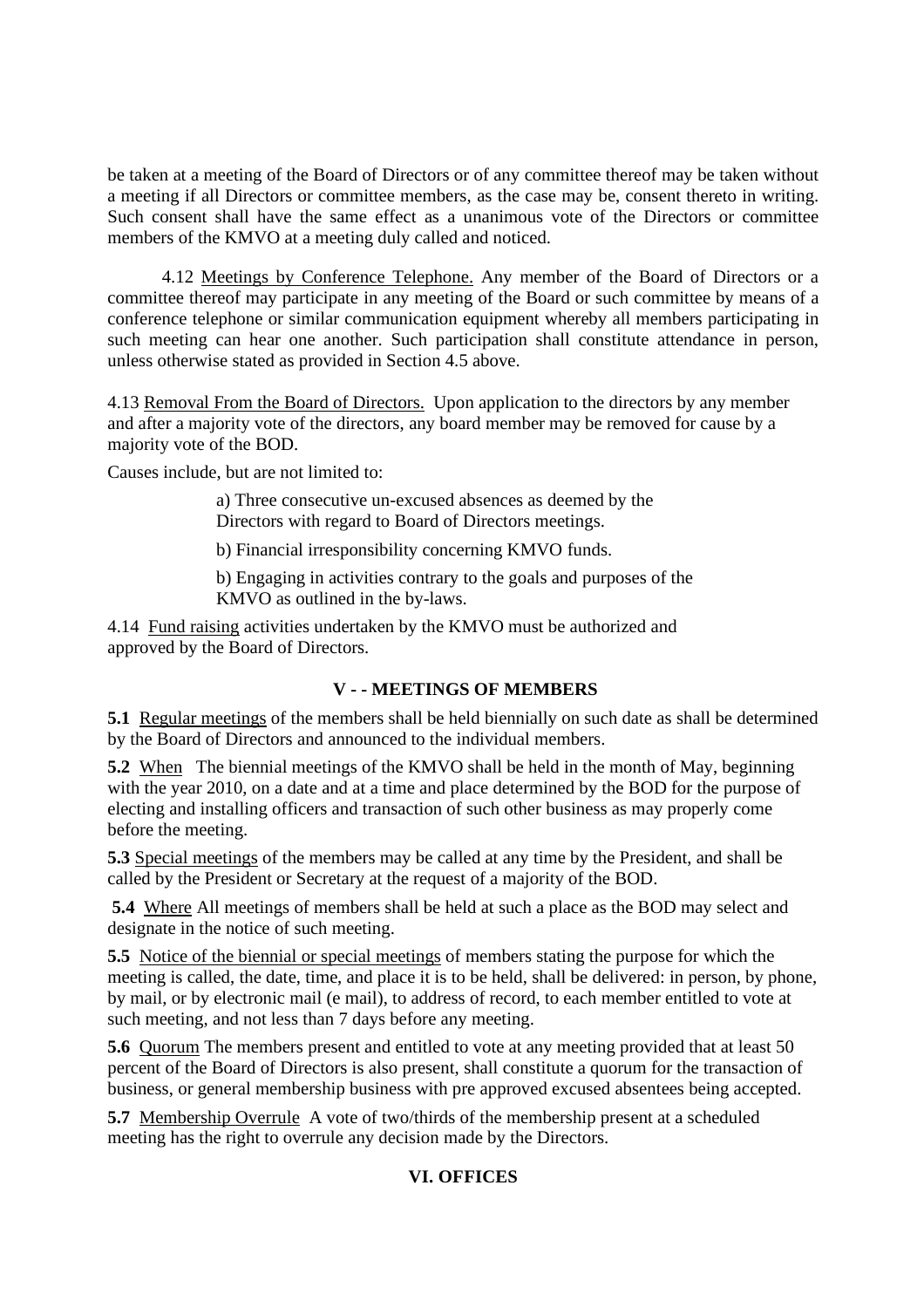**6.1** The general regular membership shall elect or appoint all officers of the Board of Directors who shall have powers and functions as hereinafter provided. All officers shall be installed at the biennial meeting of the general regular membership, or at a special function provided for that purpose. Offices of the President and Vice President shall be limited to two full consecutive terms per office.

6.2 All Officers and Directors must be Charter or Regular class members. To serve in the office of President or Vice President you must be a Charter member. The Secretary of the KMVO will be elected position and full voting member of the BOD. The Treasurer of the KMVO will be an appointed position by the President and approved by a majority vote of the BOD and be a full voting member of the BOD. The immediate Past President shall be a full voting member of the BOD. Three additional Directors for the KMVO shall also be elected to the KMVO BOD with full voting rights. Quartermaster/Store Keeper shall be appointed by the President and approved by a majority vote of the BOD and will be a member of the BOD with full voting rights.

6.3 In the event of death, resignation or removal of the President, the Vice President will assume the office of President. The Board of Directors, at its discretion, by majority vote, may elect or appoint successors to fill the unexpired terms of all other officers and/or directors.

**6.4** The **President** shall preside at all meetings of the members and of the Board of Directors and shall perform other duties, as the Directors shall determine. In the event of a tie vote between members of the BOD of the KMVO, the President shall have the authority to cast the tie breaking vote.

**6.5** During the absence or disability of the President, the **Vice President** shall have all the powers and functions of the President. The Vice President shall have all other duties and functions which the President shall prescribe.

**6.6** The **Treasurer** shall have the care and custody of all the funds and securities of the KMVO, (excluding committees who have the express authority of the Board of Directors to maintain their funds), and shall, exhibit these books and accounts to any officer of the KMVO upon request. A comprehensive financial statement shall be provided to the general membership at the biennial meeting, to include an audit as deemed by the Board of Directors.

**6.7** The **Secretary** shall keep the minutes of the Board of Directors and also the minutes of the meeting of the members. He/she shall attend to the giving and serving of all notices of the KMVO. He/she shall keep a membership roll containing the names of all the members of the KMVO, and if known showing their place of residence.

**6.8** The **Sergeant of Arms** shall be an appointed position and not a voting member of the BOD and will be responsible for ensuring that the meeting room is in proper order and contains an American Flag. The Sergeant of Arms will also be responsible for enforcing order during the meeting, by direction of the President.

**6.9 Quartermaster/Koh Tang Store Keeper** shall be an appointed position but will also be a member of the BOD with full voting rights and shall maintain and control all items assigned to that position. A written inventory shall be maintained and available to the Board of Directors upon request.

**6.10** Left intentionally Blank.

**6.11 Chaplain** shall be an appointed position and not a voting member of the BOD.

**6.12 Reunion Chair** shall be an appointed position and not a voting member of the BOD.

**6.13 Webmaster** shall be an appointed position and not a voting member of the BOD.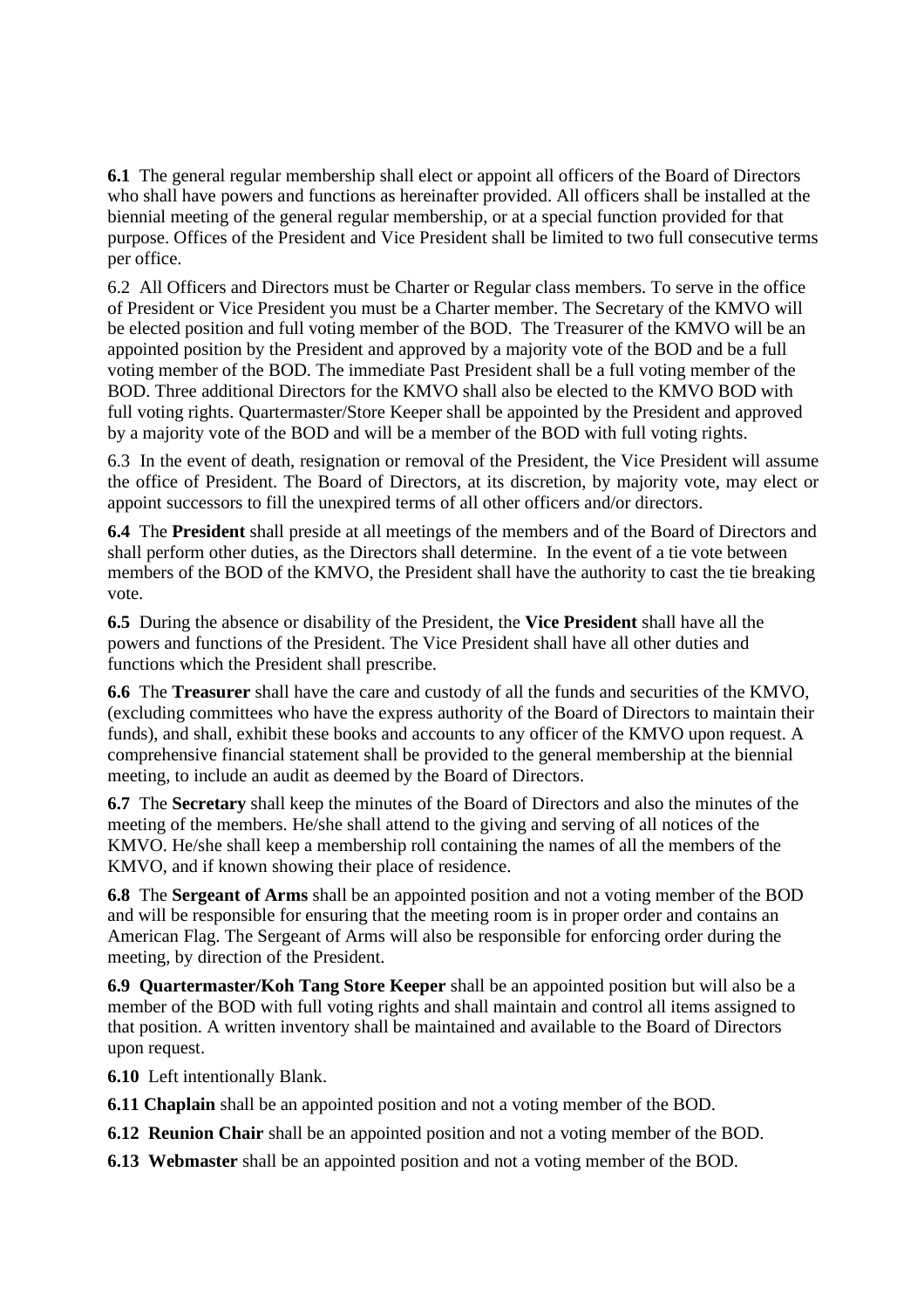**6.14** The KMVO may have **committees.** The BOD will have a governing power regarding said committees as outlined below, but not limited to:

> a) The committees shall elect their own officers where applicable, and must be KMVO members in good standing.

> b) Any elected member of the Board of Directors, who wishes to regularly attend scheduled committee meetings, may vote on that committee.

> c) At the BOD regular meeting, the committees will provide a copy of their minutes and attendance list when applicable.

> d) All committees that keep their own funds will provide the BOD annual financial statement or as requested.

> e) All committee fund raising activities must be approved by the BOD prior to the activity.

f) Left intentionally Blank.

g) Upon dissolution of any committee in the KMVO, the BOD will control the disbursement of any and all remaining funds.

h) No committee shall be authorized to make any representation, demands, or assert any position of the KMVO without approval of the BOD.

i) All deficit spending must be pre-approved by a two thirds majority vote of the BOD.

j) Only committee members who are KMVO members in good standing may vote to expend funds.

**6.15 Election Committee** The President of the KMVO shall appoint an Election Committee Chairman and two other committee members, from the membership, at least ninety (90) days prior to the biennial meeting. The Election Committee will be responsible for soliciting from the membership a slate of officers for the upcoming election, and publishing the proposed slate of officers at least sixty (60) days prior to the biennial meeting. Nominations may also be made from the floor at the time of the elections. All persons seeking election as an officer or Director of the KMVO shall have their names submitted to the chairman of the election committee. All candidates for office shall present appropriate documentation as the circumstances warrant, to the chairman of the elections committee, if required.

6.16 **Expenditures** The President of the KMVO, in conjunction with the treasurer shall have the authority to spend, as needed, in the course of normal operating procedures, up to the sum of \$250. Any other expenditures and any expenditures exceeding \$250, must have approval of the majority of the KMVO BOD

### **VII. RESIGNATIONS AND VACANCIES**

7.1. Resignations. Any Director, committee member, or officer may resign from his or her office at any time by written notice delivered or addressed to the Corporation at its known place of business. Any such resignation will be effective upon its receipt by the Corporation unless some later time is therein fixed, and then from that time. The acceptance of a resignation will not be required to make it effective.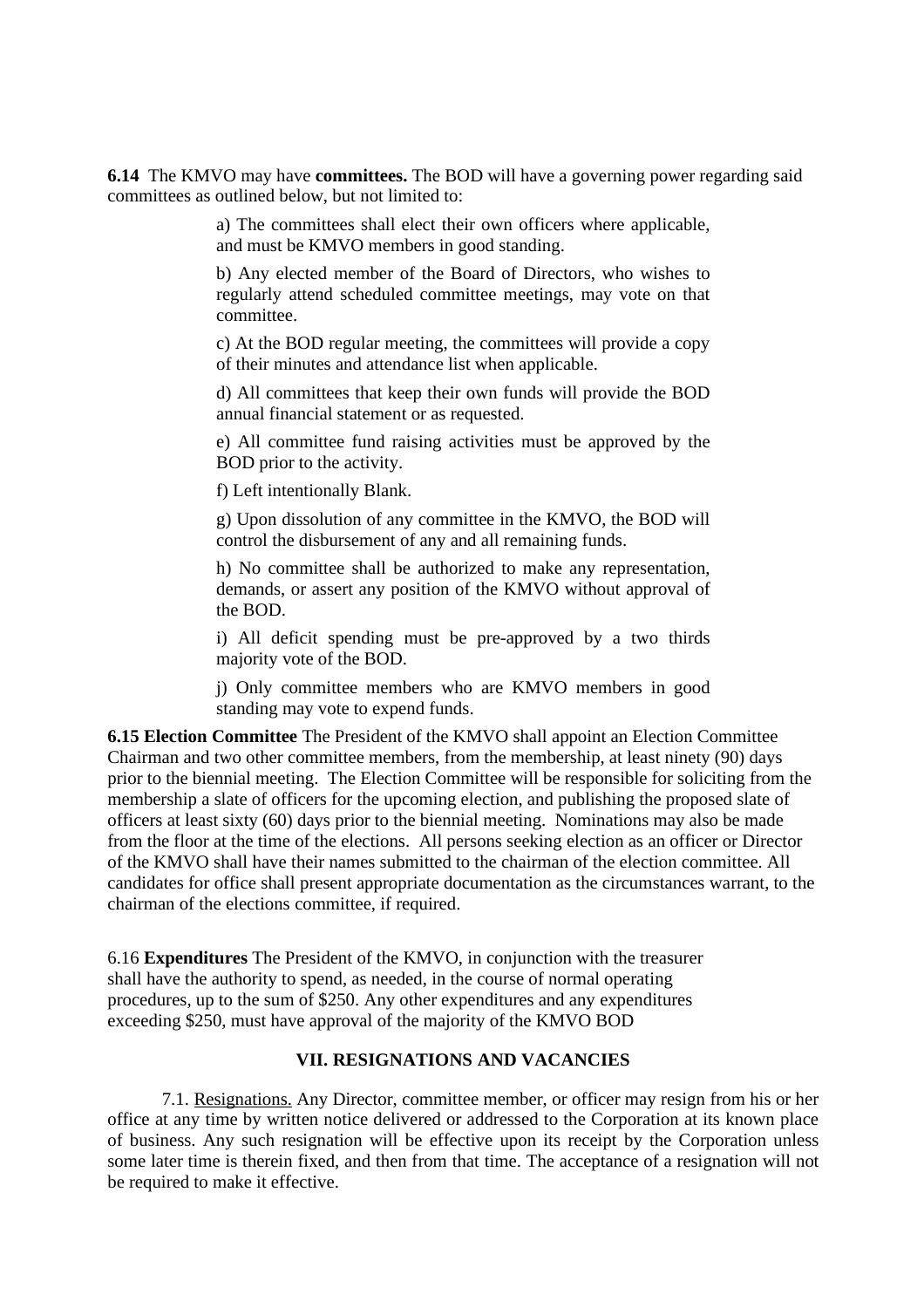7.2. Vacancies. If the office of any Director, committee member, or officer becomes vacant by reason of his or her death, resignation, disqualification, removal, or otherwise, the BOD, by majority vote, may make a selection of a successor to hold office for the unexpired term.

#### **VIII. CONFLICTS OF INTEREST**

8.1 The Corporation's Conflict of Interest Policy must be consulted and satisfied prior to entering into any transaction or arrangement covered by such Policy. The directors and officers of the Corporation shall annually acknowledge such Policy consistent with Article 4.10 of such Policy.

## **IX. INDEMNIFICATION**

9.1 The Corporation shall, to the full extent consistent with applicable Nevada law, indemnify the Board of Directors, officers, employees and agents of the Corporation with respect to liabilities and expenses arising out of any action, suit or proceedings in which they become involved by reason of their affiliation with the Corporation. Nothing contained herein shall prevent the Corporation from obtaining appropriate liability insurance for any of the foregoing.

#### **X. SEAL**

10.1 The Board of Directors may provide for a seal of the Corporation that will have inscribed thereon the name of the Corporation, the state and year of its incorporation, and the words "Corporate Seal."

#### **XI. AMENDMENTS**

11.1 These bylaws may be altered, amended, supplemented, repealed, or temporarily or permanently suspended, in whole or in part, or new bylaws may be adopted, by a majority vote of the Directors at any duly-constituted meeting of the Board of Directors or, alternatively, by unanimous written consent to corporate action without a meeting of the Board of Directors. Any BOD bylaws changes then shall be voted on by the membership at the next scheduled reunion by a two-thirds vote of those members present. Amendments may also be proposed by membership at the biennial meeting by a two-thirds vote of those members present. Membership amendments must be submitted to the BOD 90 days before the reunion to assure the Board time to notify membership before such reunion. It is the responsibility of the BOD to recommend to the Membership a Yes or No vote on any changes, no matter the source.

### **CERTIFICATION OF ADOPTION**

I certify that I am the Secretary of Koh Tang/Mayaguez Veterans Organization, a Nevada non-profit corporation and have been designated by the Corporation's board of directors to act in that capacity. I also certify that the foregoing bylaws have been adopted as the Bylaws of the Corporation by its board of directors by written consent in lieu of meeting, and that these Bylaws, as of the date of this Certificate, have not been repealed, altered, amended, restated, or superseded, and remain in full force and effect.

DATED the  $\_\_\_$  day of  $\_\_\_\_\_\_$ , 6 2016.